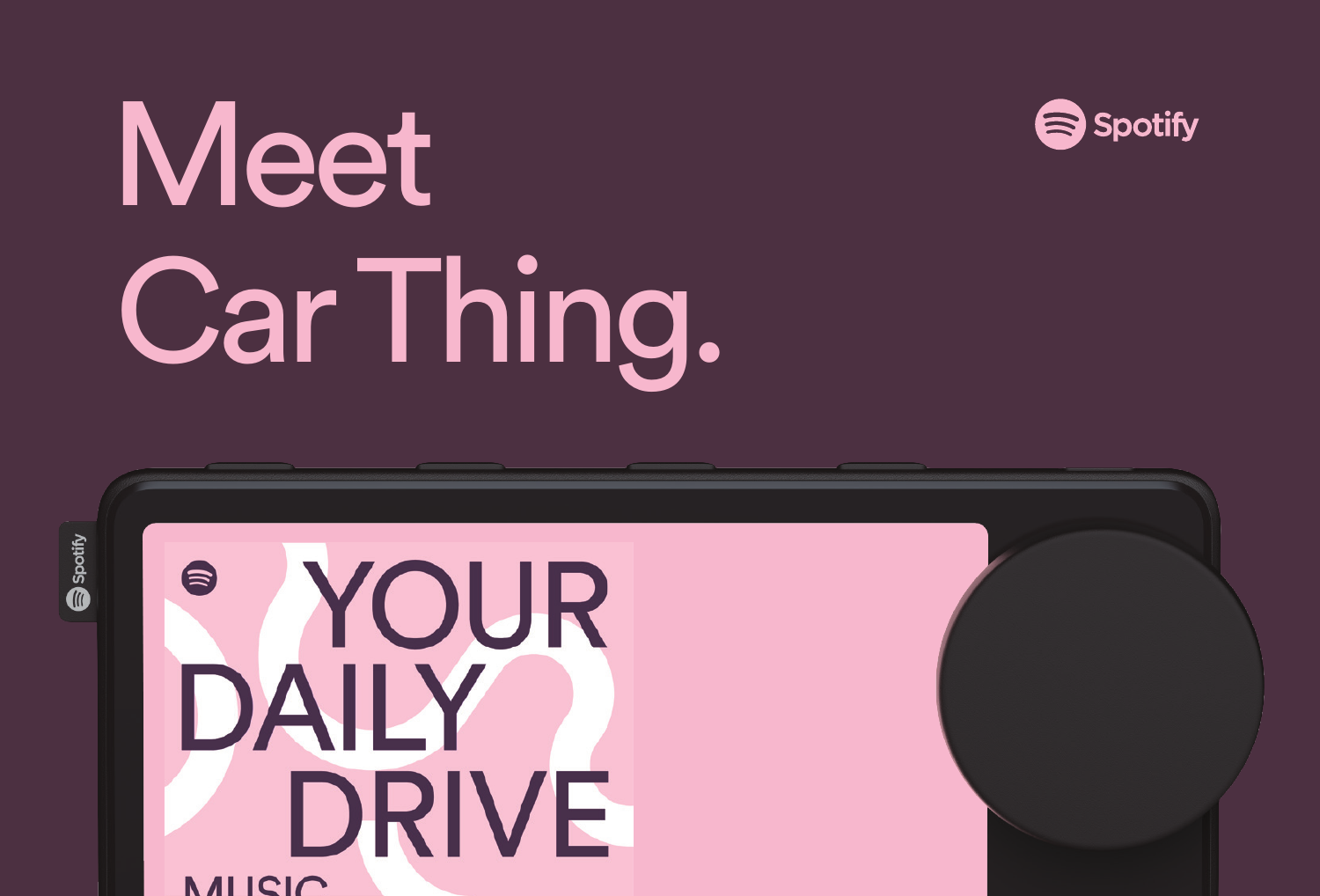Home Where you'll find recommendations for you, recent search results, and your saved music and podcasts.



Press the dial or tap the screen to see tracks in the playlist, album, or podcast

Press to get back to what's playing

## Voice control

Ask Spotify to play or show anything you want. Start by saying "Hey Spotify".



**Play** my liked songs" **Play** my Daily Drive" **Shuffle Discover Weekly"** 

"Hey

**Play** more like this" **Save** this song" **Show** this artist" **Show** my podcasts" **Show** my playlists" **Show** driving playlists" **Show** albums by [Artist name] **Show** [Artist name]" **Show** [Podcast name]"

#### Swipe the screen or turn the dial to scroll through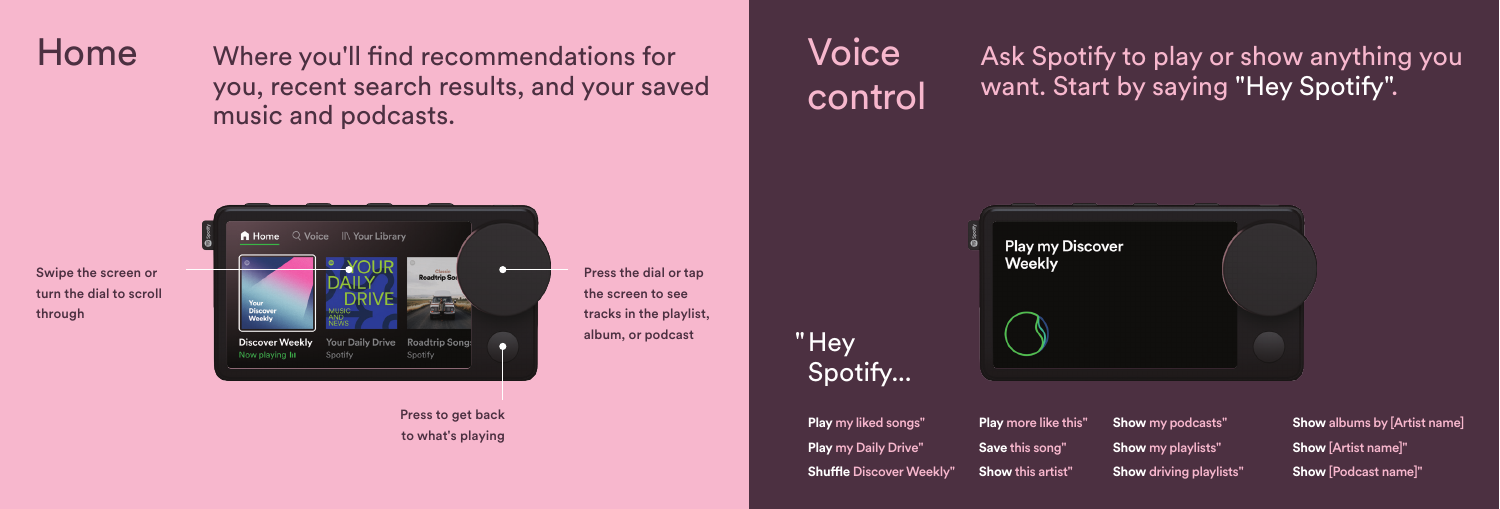**Browse** and Play Browse playlists, artists, albums, and podcasts to find the song or podcast episode you want.

## Now Playing

See and control what's playing using your voice, the touch screen, or dial.



Press to return to Home

Turn the dial or swipe the screen to scroll through the songs or episodes

Press the dial or tap the screen to play



pause, and shuffle